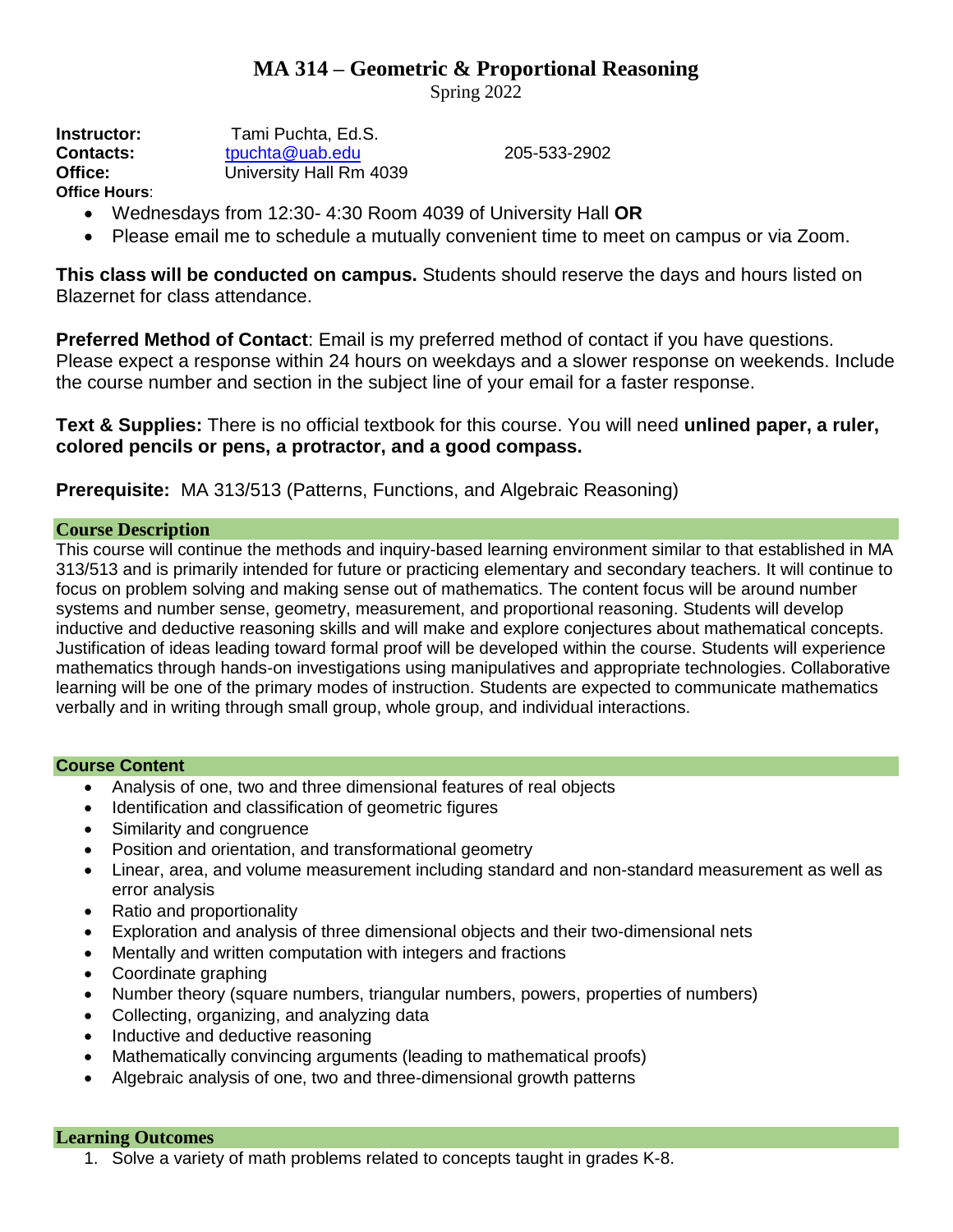- 2. Define and use a variety of mathematics terms and concepts.
- 3. Apply inductive and deductive reasoning to problems.
- 4. Identify patterns in mathematics.
- 5. Identify properties of geometric figures and apply these in classification schemes and problems.
- 6. Apply problem solving strategies such as guess and check, working backwards, solve a simpler problem, etc. to a variety of problems.
- 7. Find the perimeter, area, and volume of standard (polygonal) and non-standard regions/objects.
- 8. Apply measurement skills using non-standard measures as well as the metric and English measurement systems.
- 9. Demonstrate knowledge of concepts of number and number relationships, number systems, number theory, estimation, and computation in the context of problem solving.
- 10. Apply knowledge of ratio, proportions, similarity, and congruence in solving problems.
- 11. Apply transformations and the use of symmetry in solving problems.
- 12. Communicate mathematical ideas orally and in writing including making conjectures and expressing mathematically convincing arguments to justify claims.
- 13. **Demonstrate a positive disposition toward persistence and reflection in doing mathematics**.

One goal of this course is that you become mathematically powerful students and that you become *competent* and *confident* problem solvers. The content and experiences in this course will lead you toward this goal. My role as the instructor will be to guide and support you as *you* make sense of mathematics. True understanding will come when *you* make sense of a situation. My role is not to tell you everything about the subject, nor is it to answer all of the questions that will arise as you engage in problem solving. You will at times experience confusion and perhaps frustration. This is a natural part of the learning process. I will try to help *you* reflect and work your way out of confusion before your frustration becomes debilitating to your learning. Don't be afraid of wrong answers. Sometimes learning occurs by multiple attempts down wrong paths until you find a correct path.

## **Course requirements**

- **1.** Class attendance, observation, and *participation* in all sessions. Two unexcused absences will result in your final grade being lowered. Since group participation is an essential component of this course, missing more than 25% of classes with unexcused absences will result in a grade of F for this course. Tardiness is a disruption to the learning process. Cumulative tardies may be counted as absences at the instructor's discretion.
- **2.** Individual menus of problems, group tasks, and homework problems. Homework is primarily for reinforcement and extension of class sessions.
- **3.** Complete article reviews and other readings.
- **4.** Complete a Midterm Performance Exam and a Final Performance Exam in class.
- **5.** Develop a Final Mathematics Portfolio.
- **6.** Have a positive mental attitude toward yourself, your classmates, and mathematics. Be respectful of fellow classmates and the instructor as you share ideas.

#### **Evaluation**

Students earn their grade in the course as determined in the table below. Points accumulated will be recorded in CANVAS. Important due dates will be listed in CANVAS calendar.

| <b>Assignments</b>                 | <b>Percent of</b><br><b>Final Grade</b> | Percent<br><b>Earned</b> | Gra |
|------------------------------------|-----------------------------------------|--------------------------|-----|
| Math Menus (2)                     | 20                                      | 90-100                   | A   |
| In class assignments/              | 10                                      | 80-89                    | B   |
| Participation/Attendance*          |                                         |                          |     |
| <b>Article Reviews/ Discussion</b> |                                         | 70-79                    |     |
| Midterm                            | 25                                      | 65-69                    | D   |
| <b>Mathematics Portfolio</b>       | 10                                      | 64 and below             | F   |
| Final                              | 27                                      |                          |     |

| t of<br>Frade  | <b>Percent</b><br><b>Earned</b> | Grade |
|----------------|---------------------------------|-------|
| 20             | 90-100                          |       |
| 10             | 80-89                           | В     |
|                |                                 |       |
| 8              | 70-79                           |       |
| 25             | 65-69                           |       |
| 10             | 64 and below                    |       |
| $\overline{2}$ |                                 |       |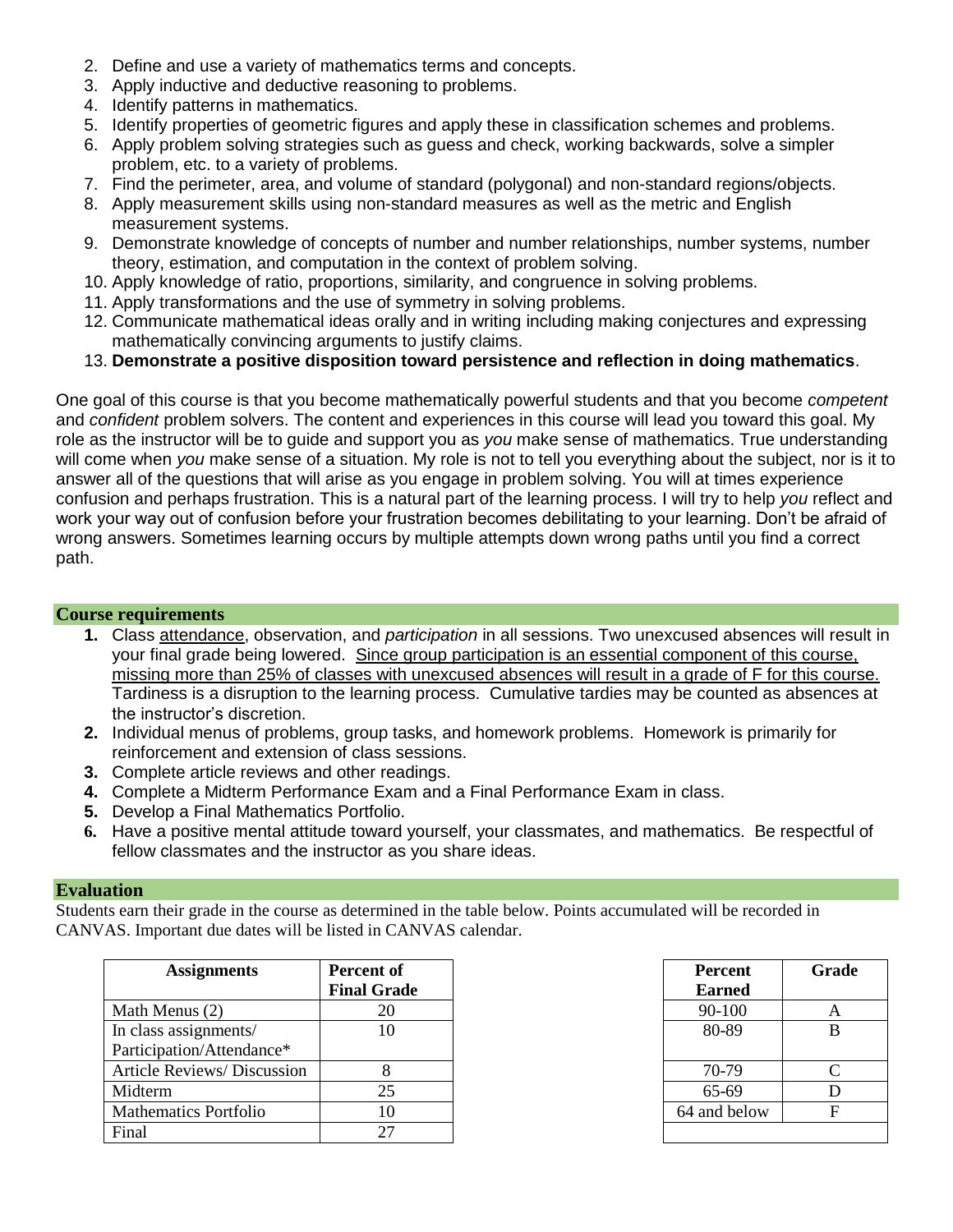#### \***Since group participation is an essential component of this course, missing more than 25% of classes with unexcused absences will result in a grade of F for this course.**

## **\*Item 2 recognizes those who put forth a maximum effort and demonstrate persistence in problem**

**solving.** The instructor will use her best professional judgment in awarding the 5% for this item based on a student's full participation in class activities, attempts at completion of challenging tasks, and may be influenced by a student's attempts or non-attempts at dessert items from the menu problems. Five percent will be awarded to students who have one or fewer absences (and make up the work for any absences), actively participate in all group and independent tasks, demonstrate persistence in pursuing challenging problems and tasks, show craftsmanship in solving problems and seek to extend their thinking on problems, show the ability to work independently on tasks, demonstrate the ability to work with others on tasks without providing too much assistance, complete all required tasks on the menus, and give good faith attempts on some of the desserts on the menus. If in the judgment of the instructor a student fails to meet all of the above, the instructor will assign a score between 0 and 5% with appropriate credit given for partial successes in meeting course goals. The instructor's decision here is based on her professional experience and is the final judgment on this item.

#### **Course Policies**

#### **Withdrawal**

You are expected to be aware of official UAB withdrawal policies.

#### **Cell Phones and Other Devices**

Let me know in advance if there is an important reason for you to be accessible by phone during class. Please silence your cell phone so you can be fully present to the members of our class and your small groups. Other devices are not permitted in class unless otherwise approved by the instructor.

#### **Exams**

A make-up exam will be scheduled only when requested within the first two days of the term for a valid and verifiable reason or in case of an extreme emergency.

#### **Attendance and Tardiness/Early Departure Policy**

Attendance every day is expected and essential to success. Please be on time to class and let me know as soon as possible if it is necessary to miss class. **Class roll will be taken** at the beginning of each class period and recorded. Always sign in as documentation of your attendance and punctuality. Tardiness to class and early departures are disrespectful to the instructor and your classmates. It is your responsibility to talk with your peers regarding what you missed, ask classmates to turn in your assignments, etc. You will be held responsible for content during your absence**.** 

#### **Late Assignments/Revisions**

All assignments are due at the indicated/assigned due date and time in Canvas unless otherwise instructed. In the event the instructor will accept a late assignment, ten percent of the assignment grade will be deducted per day late. No revisions will be possible unless requested by the instructor. If the instructor requests a revision of an assignment, the grade you receive will be an average of the first and second attempts.

**Early Alert System (EAS)** - The EAS is designed to help students be more successful academically at UAB. If you receive an e-mail with EAS in the title, please open it, read it, and take advantage of the support that UAB offers to all students. UAB is committed to ensuring that students receive academic support and that students are aware of the resources available that will assist them in successfully completing their degree program.

#### **Academic Misconduct**

UAB Faculty expects all members of its academic community to function according to the highest ethical and professional standards. You are expected to be aware of, and rigorously adhere to, the UAB code of conduct with regard to academic honesty and inter-personal relations.

Academic dishonesty and misconduct includes, but is not limited to, acts of abetting, cheating, plagiarism, copying homework, fabrication, and misrepresentation. Candidates are expected to honor the UAB Academic Code of Conduct as detailed in the most current *UAB Student Catalog.*